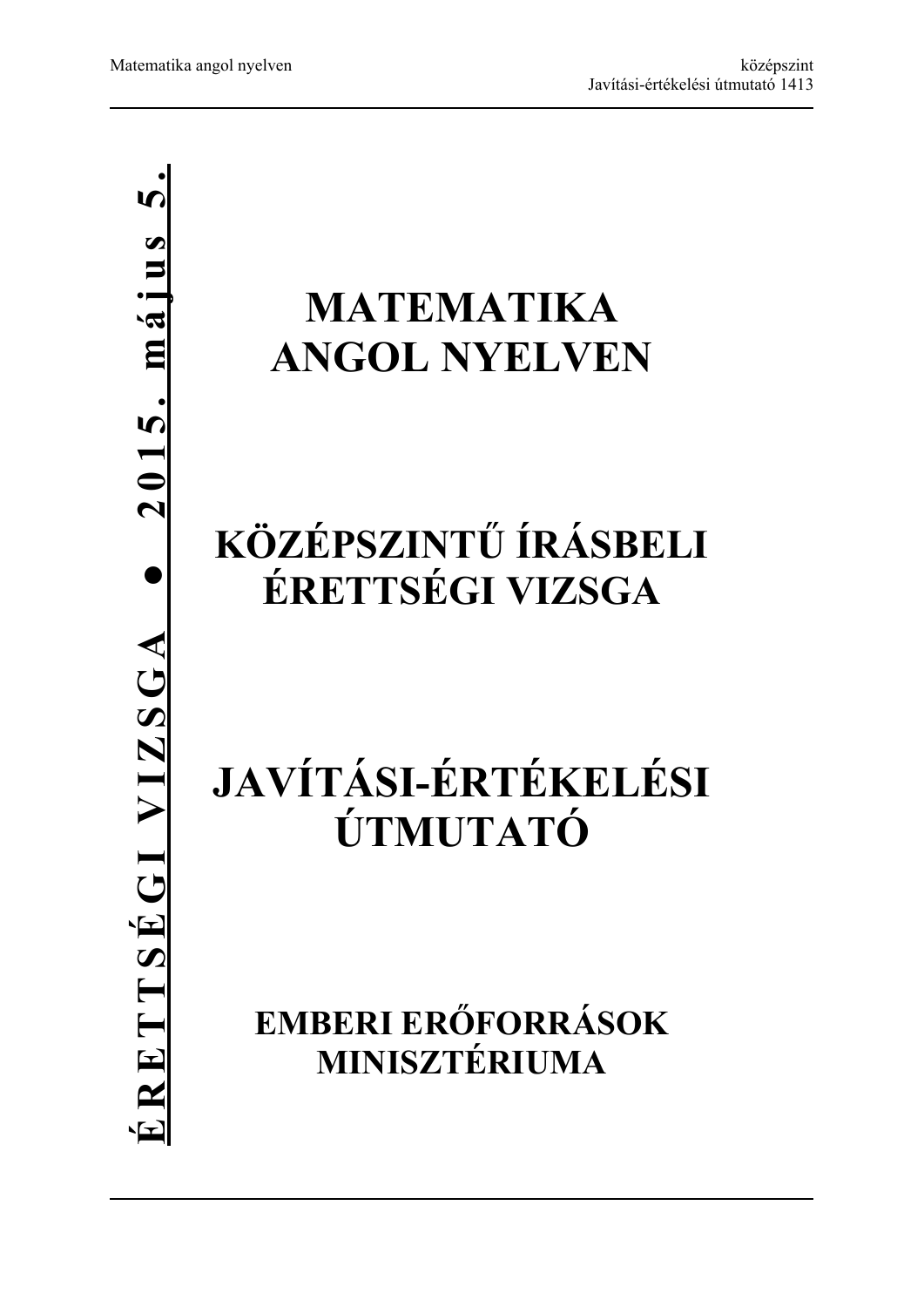## **Instructions to examiners**

#### **Formal requirements:**

- 1. Mark the paper in **ink, different in colour** from that used by the candidate. Indicate errors, incomplete solutions, etc. in the conventional way.
- 2. The first of the rectangles below each problem contains the maximum score attainable on that problem. The **points given by the examiner** are to be entered in the rectangle next to this.
- 3. **In case of a complete, unobjectionable solution** it is enough to enter the maximum score in the appropriate rectangle.
- 4. In case of incomplete or incorrect solutions, please indicate **partial scores**, too.
- 5. Do not assess anything **written in pencil** except diagrams.

#### **Assessment of content:**

- 1. For certain problems, the answer key may contain more than one marking schemes. If the **solution** given by the candidate **is different from those shown**, mark it by identifying parts of the solution equivalent to those given in the answer key.
- 2. Subtotals in the answer key **may be further divided**, but the scores awarded must always be whole numbers.
- 3. In case of a **calculation error** or inaccuracy in the solution, take points off only for the part where the error occurs. If the reasoning remains correct and the error is carried forward without altering the problem substantially, the points for the rest of the solution should be awarded.
- 4. In case of a **conceptual error**, no points should be awarded for that section of the solution, not even for steps that are formally correct. (Sections of the solution are separated by double lines in the answer key.) However, if the incorrect result obtained through the conceptual error is carried forward to the next section or the next part of the problem and it is used correctly, the maximum score is due for all parts thereafter, as long as the error has not altered the problem substantially.
- 5. Where the answer key indicates a unit or remark **in brackets**, the solution should be considered complete without that unit or remark as well.
- 6. In case of **more than one different approach** to a problem, assess only the one indicated by the candidate.
- 7. **Do not give extra points** (i.e. more than the maximum score for the problem or part of problem).
- 8. **Do not take points off** for steps or calculations that contain errors but are not actually used by the candidate in the solution of the problem.
- 9. **Assess only two of the three problems in part B of Paper II.** Candidates are requested to indicate in the appropriate square the number of the problem not to be assessed and counted in their total score. Any solution given to that problem must be ignored. However, if it is still not clear which problem the candidate does not want to be assessed, assume automatically that it is the last one in the question paper, and do not assess that problem.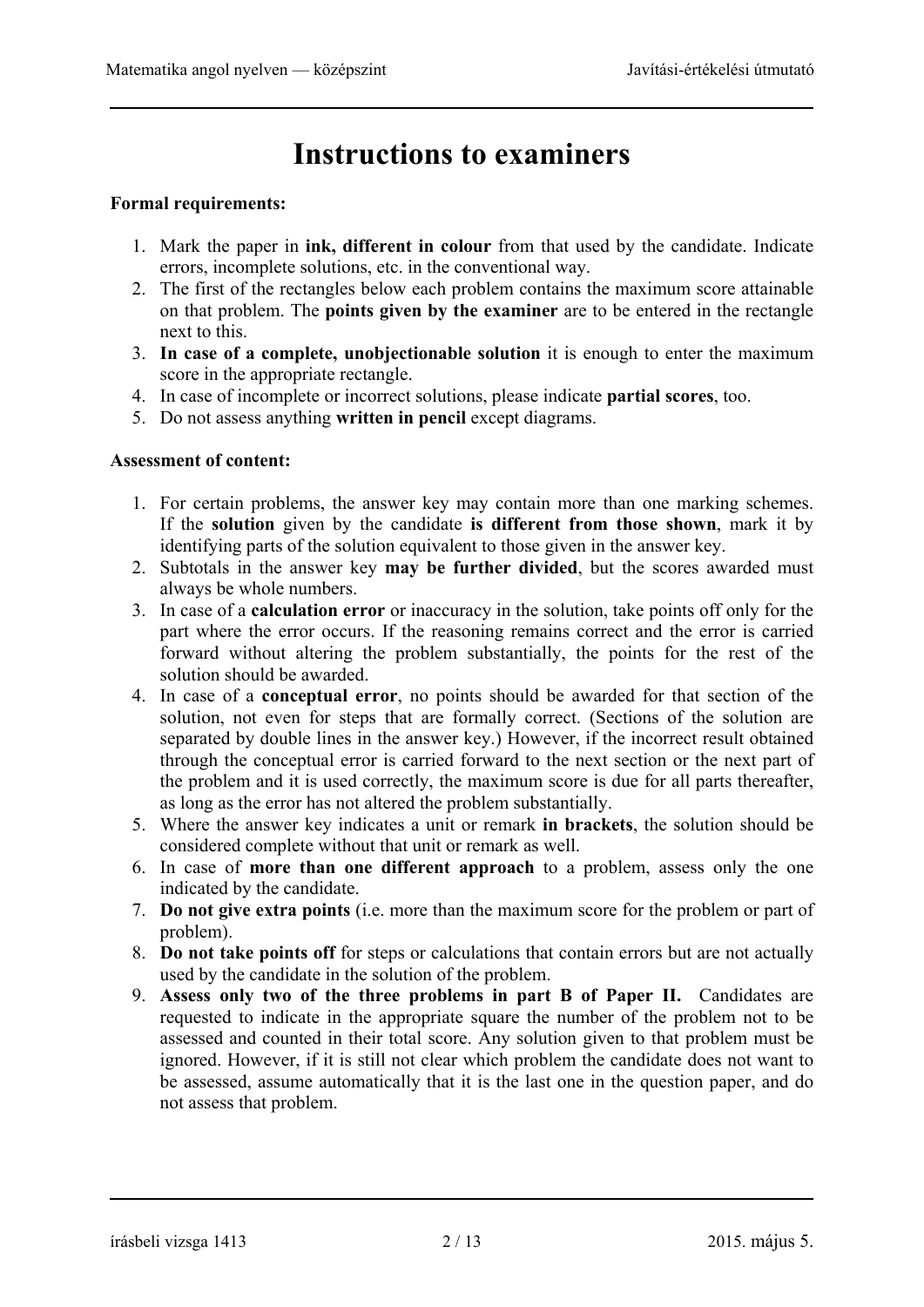### **I.**

| $A \cap B = \{3; 4; 5\}$                 | 1 point                         |  |
|------------------------------------------|---------------------------------|--|
| $B \cup C = \{3, 4, 5, 6, 7, 8, 9, 10\}$ | 1 point                         |  |
| $A \setminus B = \{1; 2\}$               | 1 point                         |  |
|                                          | Total: $\vert 3 \rangle$ points |  |

| $\overline{\phantom{a}}$ |                 |                                      |
|--------------------------|-----------------|--------------------------------------|
|                          |                 | 2 points   <i>Not to be divided.</i> |
|                          | Total: 2 points |                                      |

| A) true    |                         | $\mu$ Award 1 point for two                        |
|------------|-------------------------|----------------------------------------------------|
| B) false   |                         | $\vert$ 2 points $\vert$ correct answers, 0 points |
| $C$ ) true |                         | for one correct answer.                            |
|            | Total: $\vert$ 2 points |                                                    |

| $[-2; 2]$ |                 | The correct answer is<br>$\vert$ 2 points $\vert$ acceptable in any other<br>form, too. |
|-----------|-----------------|-----------------------------------------------------------------------------------------|
|           | Total: 2 points |                                                                                         |

| $\mathbf{D}_{\bullet}$                 |                 |  |
|----------------------------------------|-----------------|--|
| $(a+9)(a-1) = a2 + 9a - a - 9$         | 1 point         |  |
| $(a-4)^2 = a^2 - 8a + 16$              | 1 point         |  |
| Combining the like terms: $2a^2 + 7$ . | 1 point         |  |
|                                        | Total: 3 points |  |

| v.                            |                 |  |
|-------------------------------|-----------------|--|
| a<br>$\overline{\phantom{m}}$ | point           |  |
| $\mathbf{D}$<br>-24           | point           |  |
|                               | Total: 2 points |  |

| -                                 |                 |
|-----------------------------------|-----------------|
| 17<br>' years old<br>$\mathbf{r}$ | 2 points        |
|                                   | Total: 2 points |

írásbeli vizsga 1413 3 / 13 2015. május 5.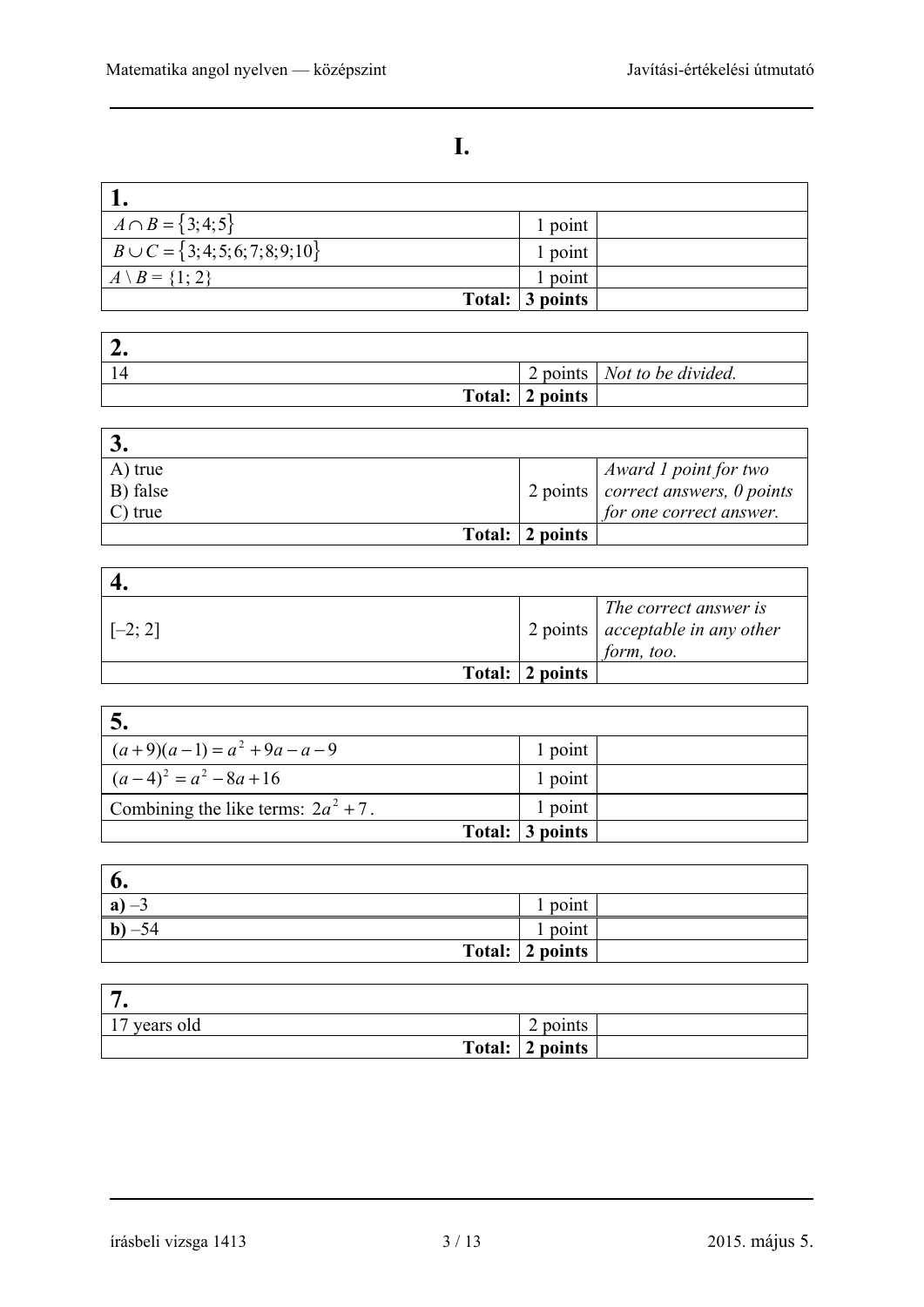| 8.                                                                       |          |  |
|--------------------------------------------------------------------------|----------|--|
| $-2$<br>$\Omega$                                                         |          |  |
| The graph drawn is a translated image of the absolute<br>value function. | 1 point  |  |
| The graph shown has a minimum at $-1$ , the minimum<br>value is $-2$ .   | 1 point  |  |
| The domain of the function is restricted to the given<br>interval.       | 1 point  |  |
| Total:                                                                   | 3 points |  |

| Correct diagram.                                                                   |         | $\begin{array}{c c} \hline \text{This point is also due if} \\ \text{1 point} & \text{the correct answer is} \end{array}$<br>given without a diagram. |
|------------------------------------------------------------------------------------|---------|-------------------------------------------------------------------------------------------------------------------------------------------------------|
| The height of the cone (applying the Pythagorean<br>Theorem) $\sqrt{41^2 - 9^2} =$ | l point |                                                                                                                                                       |
| $= 40$ (cm).                                                                       | point   |                                                                                                                                                       |
| <b>Total:</b>                                                                      | points  |                                                                                                                                                       |

| <b>10.</b>                                 |                 |
|--------------------------------------------|-----------------|
| Five positive integers are given.          | point           |
| The median of the numbers is 4,            | point           |
| the mean is 3.                             | point           |
|                                            | Total: 3 points |
| $-1$ $1$ $-1$ $-1$<br>$-1$<br>$\mathbf{v}$ |                 |

*Note: There are only two possible solutions: {1; 1; 4; 4; 5} and {1; 2; 4; 4; 4}.* 

| 11.                            |                 |
|--------------------------------|-----------------|
| $x^2 + (y-3)^2 =$              | l point         |
|                                | point           |
| The radius of the circle is 2. | point           |
|                                | Total: 3 points |
|                                |                 |

| $\frac{1}{6}$ (= 0.125) |                         | The correct answer is<br>$\frac{1}{2}$ points $\left  \begin{array}{c} \text{c} \\ \text{acceptable in percentage} \\ \text{form, too.} \end{array} \right $ |
|-------------------------|-------------------------|--------------------------------------------------------------------------------------------------------------------------------------------------------------|
|                         | Total: $\vert$ 2 points |                                                                                                                                                              |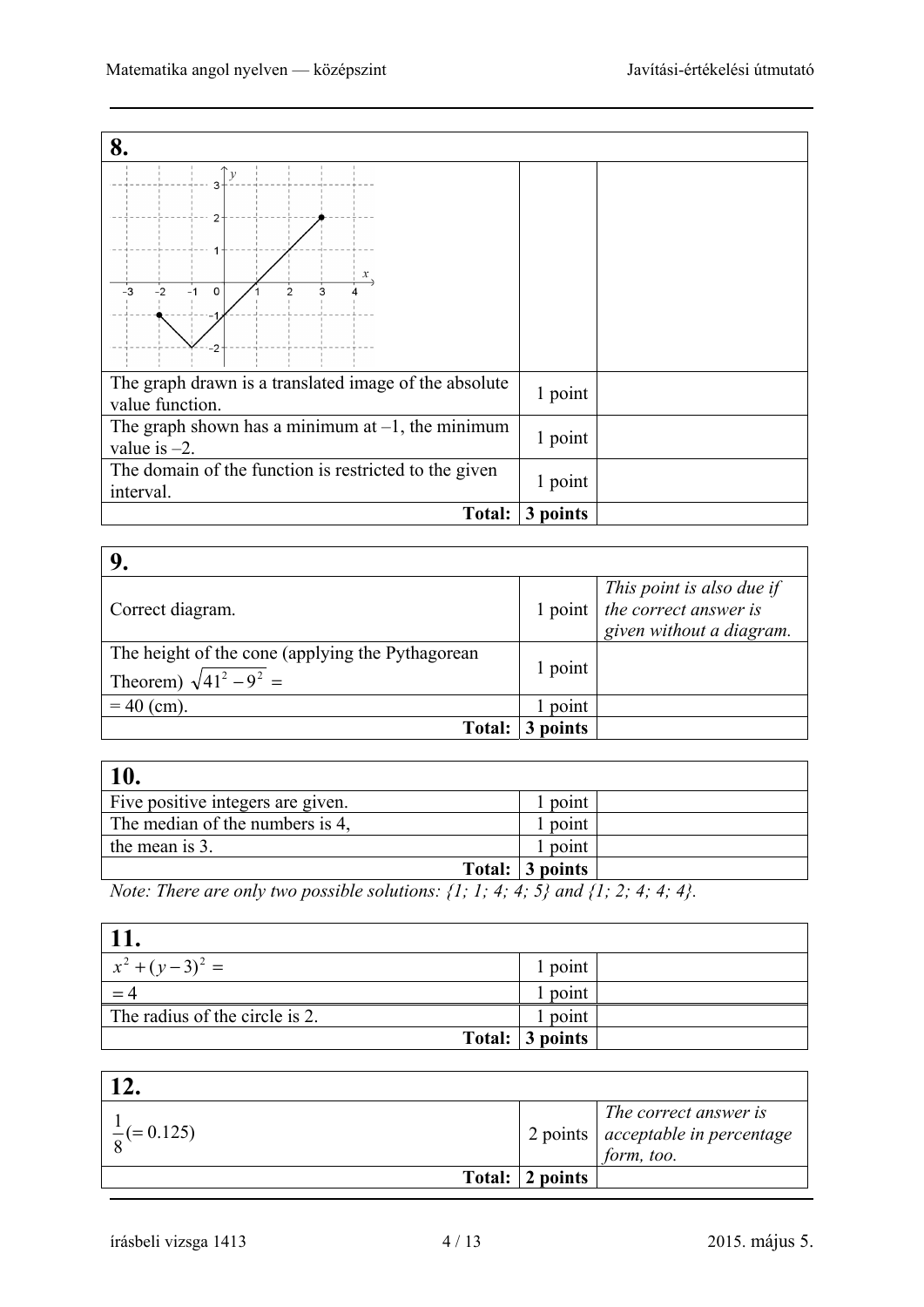### **II. A**

| $\vert$ 13. a)           |                         |  |
|--------------------------|-------------------------|--|
| $3 \cdot (-7) + 7p = 21$ | 1 point                 |  |
| $p=6$                    | 1 point                 |  |
|                          | Total: $\vert 2$ points |  |

| (13.b)                                                                      |          |  |
|-----------------------------------------------------------------------------|----------|--|
| A normal vector of line <i>e</i> is $n_e(3; 7)$ .                           | 1 point  |  |
| A normal vector of the perpendicular line $f$ is<br>$\mathbf{n}_f$ (-7; 3). | 1 point  |  |
| $-7x+3y = (-7) \cdot 1 + 3 \cdot (-2)$                                      | 1 point  |  |
| The equation of line f is $-7x + 3y = -13$ .                                | point    |  |
| Total:                                                                      | 4 points |  |

| $(13, c)$ Solution 1                                            |          |  |
|-----------------------------------------------------------------|----------|--|
| The gradient of line g is $m_g = -\frac{3}{7}$ .                | 1 point  |  |
| Rearrange the equation of line e: $y = -\frac{3}{7}x + 3$ .     | 1 point  |  |
| The gradient of line <i>e</i> is $m_e = -\frac{3}{7}$ .         | 1 point  |  |
| As the above gradients are equal the lines must be<br>parallel. | 1 point  |  |
| <b>Total:</b>                                                   | 4 points |  |

| $(13, c)$ Solution 2                                                                        |          |  |
|---------------------------------------------------------------------------------------------|----------|--|
| Express $y$ from the equation of line $g$ and substitute it<br>into the equation of line e. | 1 point  |  |
| $3x-3x+35=21$                                                                               | point    |  |
| This equation does not have a solution,                                                     | 1 point  |  |
| the two lines do not have a common point and so<br>they must be parallel.                   | 1 point  |  |
| Total:                                                                                      | 4 points |  |

*Note: Award 1 point if the candidate displays the two lines correctly in a coordinate system. Award another 1 point if, referring to the diagram but without formal proof, the candidate declares the lines to be parallel. If the candidate also proves the lines are parallel by reading off the diagram and correctly stating the gradients, the maximum score is due.*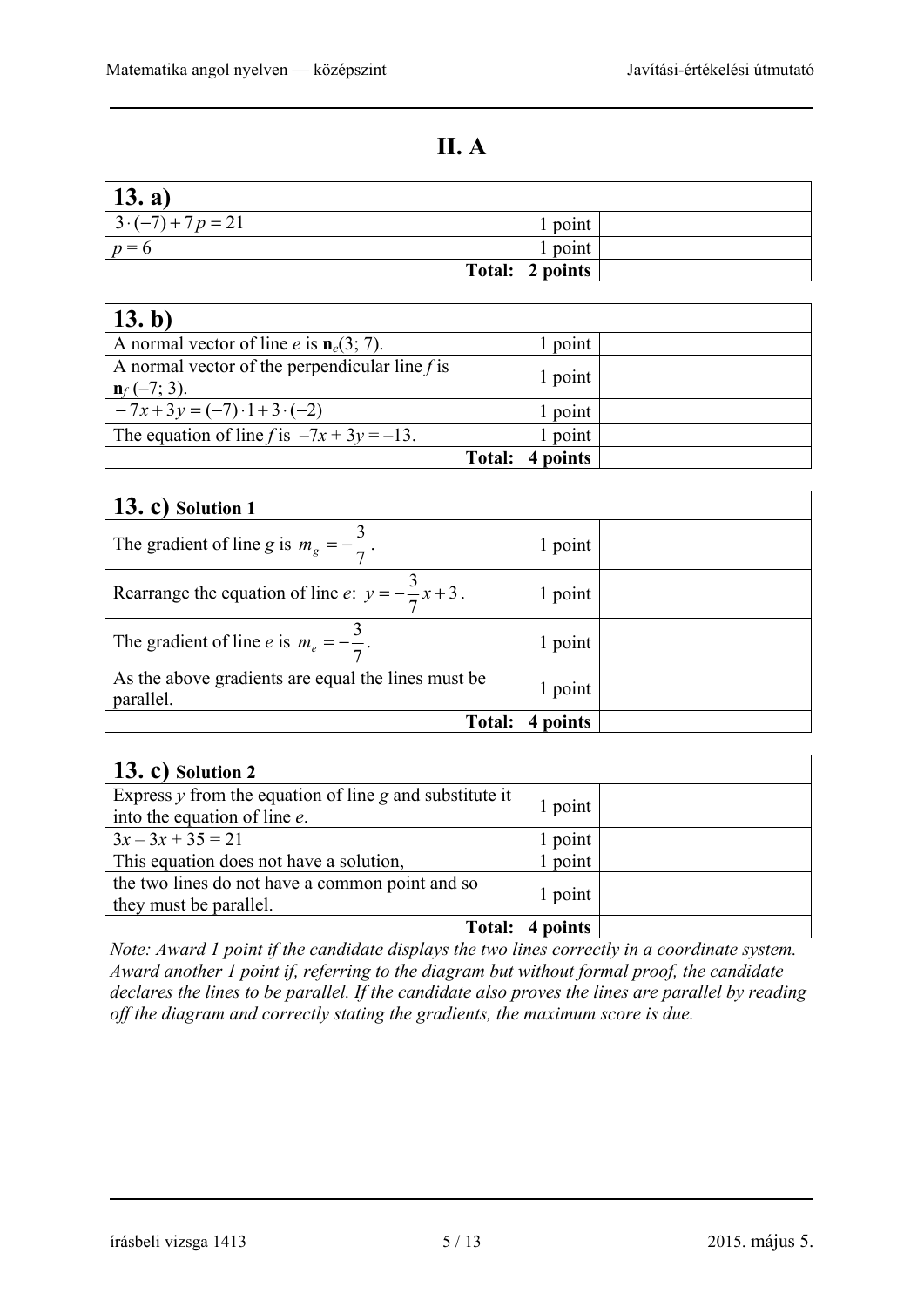| 14. a)                                              |          |  |
|-----------------------------------------------------|----------|--|
| (Denote the angle in question by $\alpha$ )         |          |  |
| $tan(180^\circ - \alpha) = \frac{6}{4}$             | 1 point  |  |
| $\alpha \approx 56.3^{\circ}$                       | point    |  |
| The measure of the angle is about $123.7^{\circ}$ . | point    |  |
| Total:                                              | 3 points |  |

| 14. $b$                                                                                 |          |                                                                                                                                                                                              |
|-----------------------------------------------------------------------------------------|----------|----------------------------------------------------------------------------------------------------------------------------------------------------------------------------------------------|
| Total number of cases: $\binom{28}{3}$ (= 3276).                                        | 1 point  |                                                                                                                                                                                              |
| Number of favourable cases: $\binom{8}{1} \cdot \binom{20}{2} (=1520)$ .                | 2 points |                                                                                                                                                                                              |
| The probability: $\frac{\binom{3}{1} \cdot \binom{7}{2}}{\binom{28}{3}} \approx 0.464.$ | 1 point  | A different answer may<br>be accepted as long as it<br>is rounded reasonably (at<br>least two decimal places)<br>and correctly. Answers<br>given in percentage form<br>may also be accepted. |
| Total:                                                                                  | 4 points |                                                                                                                                                                                              |

| 14. c)                                                                                 |          |                            |
|----------------------------------------------------------------------------------------|----------|----------------------------|
| The solid obtained consists of a cylinder and two                                      |          | This point is also due if  |
| congruent truncated cones fitted on the circular ends                                  | 1 point  | the correct reasoning is   |
| of the cylinder.                                                                       |          | reflected by the solution. |
| Both the radius of the base and the height of the                                      | 1 point  |                            |
| cylinder are 6 cm.                                                                     |          |                            |
| The volume is $V_h = 216\pi \approx 678.58$ (cm <sup>3</sup> ).                        | 1 point  |                            |
| Both the radius of the base and the height of the trun-                                |          |                            |
| cated cylinder are 6 cm, the radius of the top circle is                               | 1 point  |                            |
| $2 \text{ cm}$ .                                                                       |          |                            |
| The volume is $V_{\text{csk}} = \frac{\pi \cdot 6}{3} \cdot (6^2 + 6 \cdot 2 + 2^2) =$ |          |                            |
|                                                                                        | 1 point  |                            |
| $= 104\pi \approx 326.73$ (cm <sup>3</sup> ).                                          |          |                            |
| The volume of the solid is $V_{\text{h}} + 2V_{\text{csk}} = 424\pi \approx$           | 1 point  |                            |
| $\approx$ 1332 cm <sup>3</sup> .                                                       | 1 point  |                            |
| <b>Total:</b>                                                                          | 7 points |                            |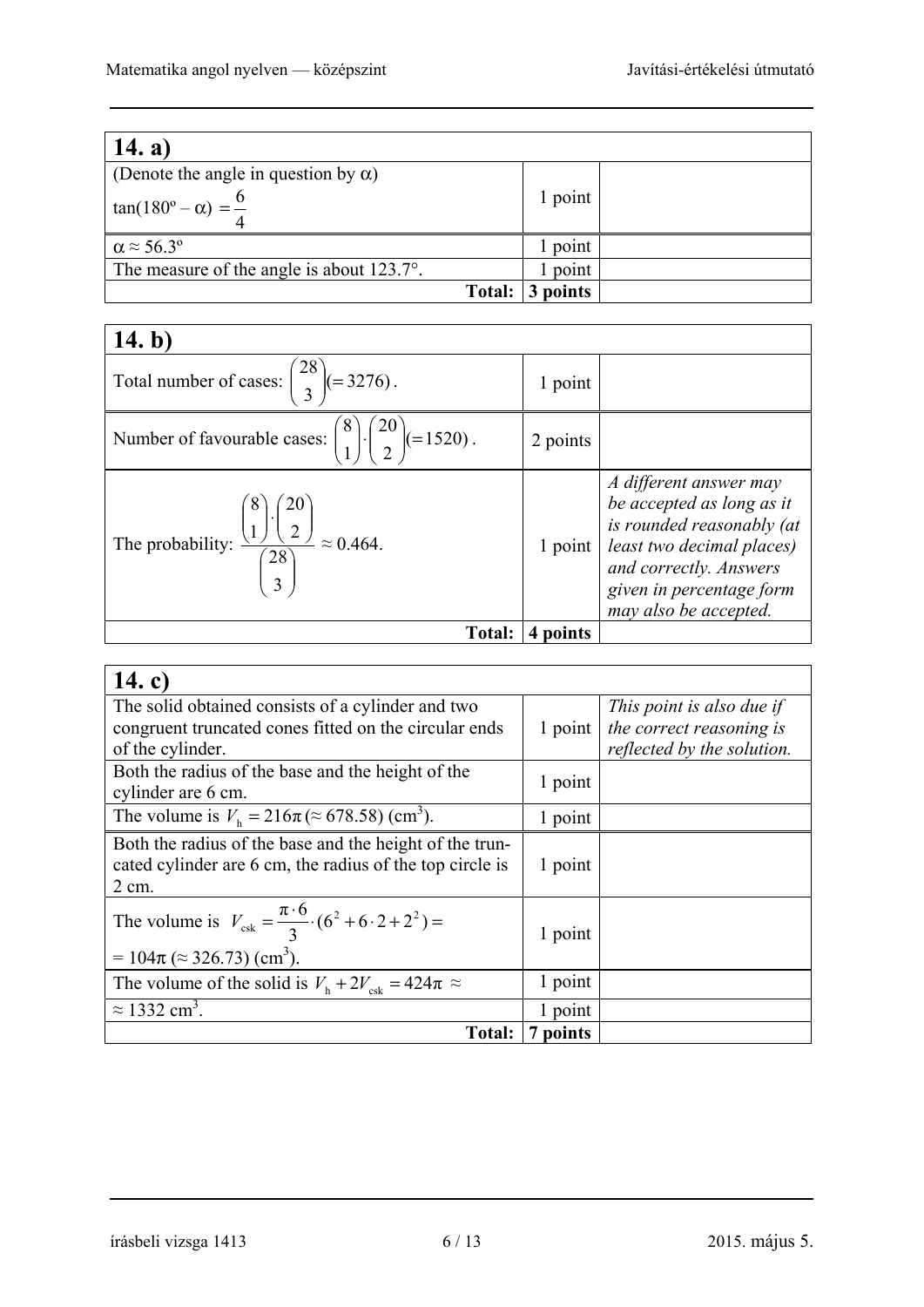| 15. a)                     |                         |                                                                                                                                                            |
|----------------------------|-------------------------|------------------------------------------------------------------------------------------------------------------------------------------------------------|
| $f(6) = 3 \cdot 2^{6-1} =$ |                         | $\begin{array}{c c} \hline \text{This point is also due if} \\ \text{1 point} & \text{the correct reasoning is} \end{array}$<br>reflected by the solution. |
| $= 96$                     | point                   |                                                                                                                                                            |
|                            | Total: $\vert 2$ points |                                                                                                                                                            |

| 15. b)                                                     |           |                                           |
|------------------------------------------------------------|-----------|-------------------------------------------|
| $2^{x-1} = 0.125$                                          | 1 point   |                                           |
| $2^{x-1} = \frac{1}{x-1}$                                  |           | 1 point $\log 2^{x-1} = \log 0.125$       |
| $2^{x-1} = 2^{-3}$                                         |           | 1 point $(x-1) \cdot \log 2 = \log 0.125$ |
| (As the exponential function is monotonic)<br>$x-1=-3$ .   | $1$ point | $x = \frac{\log 0.125}{\log 2} + 1$       |
| $x = -2$                                                   | 1 point   |                                           |
| Check by substitution or reference to equivalent<br>steps. | 1 point   |                                           |
| <b>Total:</b>                                              | 6 points  |                                           |

| 15. c)                                                                         |         |  |
|--------------------------------------------------------------------------------|---------|--|
| The first term of the sequence is $a_1 = 3$ ,                                  | 1 point |  |
| the quotient is $q = 2$ .                                                      | point   |  |
| The sum of the first 10 terms is $S_{10} = 3 \cdot \frac{2^{10} - 1}{2 - 1} =$ | l point |  |
| $= 3069.$                                                                      | point   |  |
| <b>Total:</b>                                                                  | points  |  |

*Note: Award 4 points if the candidate calculates the first 10 terms of the sequence one by one and correctly adds them. Award 2 points in case of one error (miscalculation of a term or incorrect addition). Award no points for more than one error.*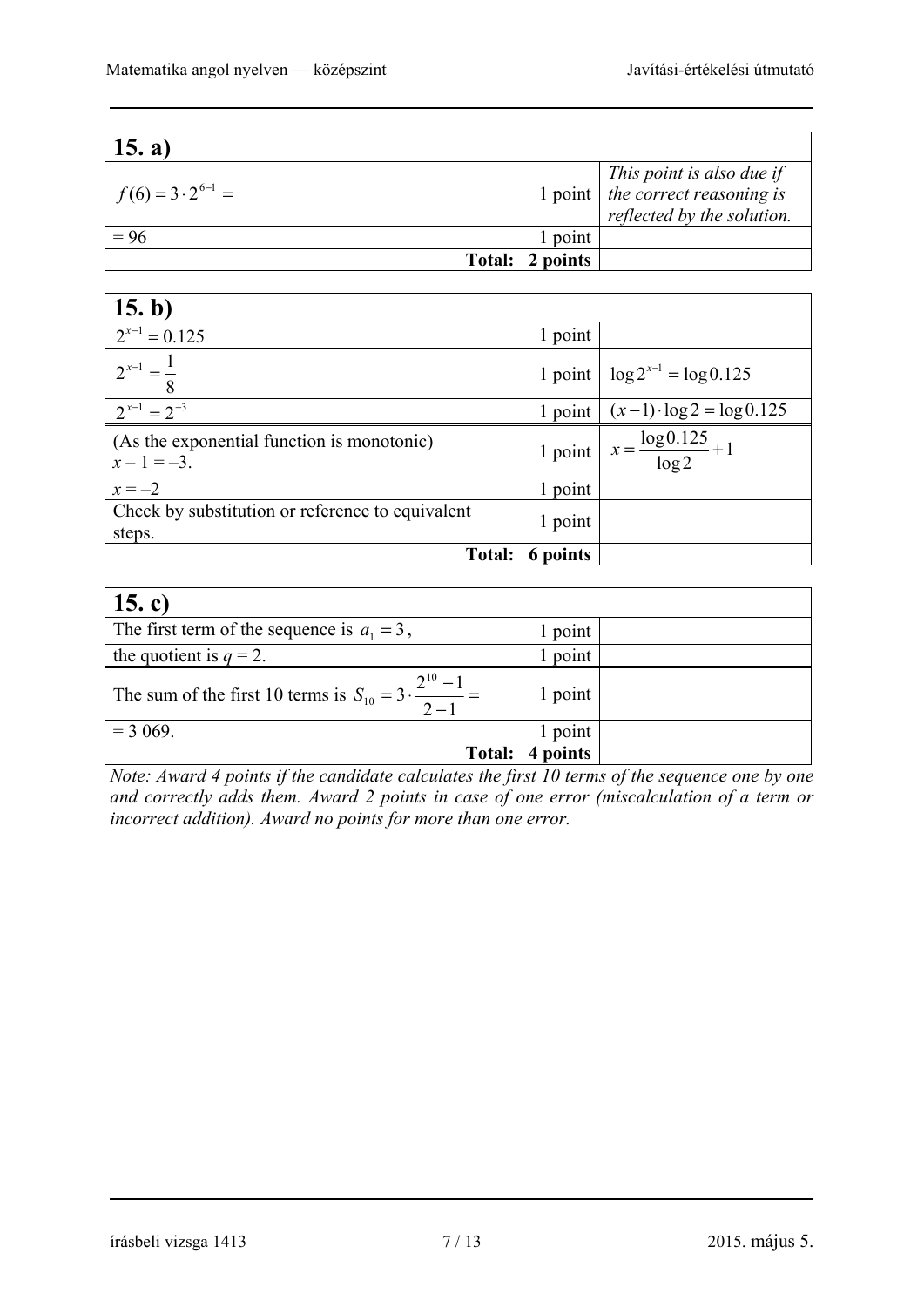### **II. B**

| 16. a)                                                                                             |          |                                                                                                                       |
|----------------------------------------------------------------------------------------------------|----------|-----------------------------------------------------------------------------------------------------------------------|
| The number of families without children needs to be.<br>found in 1990 and 2011.                    | 1 point  | This point is also due if<br>the correct reasoning is<br>reflected by the solution.                                   |
| The number of families without children in 1990 was<br>$2896 \cdot 0.48 \approx 1390$ (thousands), | 1 point  |                                                                                                                       |
| in 2011 it was $2713 \cdot 0.52 \approx 1411$ (thousands).                                         | 1 point  |                                                                                                                       |
| $\frac{1411}{2} \approx 1.015$<br>1390                                                             | 1 point  |                                                                                                                       |
| Between 1990 and 2011 the number of families<br>without children grew by about $1.5\%$ .           | 1 point  | A different answer may<br>also be accepted as long<br>as it is rounded correctly<br>to at least one decimal<br>place. |
| <b>Total:</b>                                                                                      | 5 points |                                                                                                                       |

| $(16. b)$ Solution 1                                                        |          |                                                                         |
|-----------------------------------------------------------------------------|----------|-------------------------------------------------------------------------|
| $0.52 + 1.25 + 2.16 + 3.5 + 4.2$<br>100                                     | 2 points |                                                                         |
| (The average number of dependent children per<br>family in 2011 is) = $0.8$ |          | Do not accept solutions<br>1 point   rounded to the nearest<br>integer. |
| <b>Total:</b>                                                               | 3 points |                                                                         |

|                                                            | $16. b)$ Solution 2                                                                     |                                                                                     |          |                                                                                                                       |
|------------------------------------------------------------|-----------------------------------------------------------------------------------------|-------------------------------------------------------------------------------------|----------|-----------------------------------------------------------------------------------------------------------------------|
|                                                            | Number of de-<br>pendent children<br>0<br>$\overline{2}$<br>3<br>4 or more              | Number of fami-<br>lies in $2011$<br>(thousands)<br>1411<br>678<br>434<br>136<br>54 | 1 point  |                                                                                                                       |
| $\overline{0.1411+1.678+2.434+3.136+4.54} \approx$<br>2713 |                                                                                         |                                                                                     | 1 point  |                                                                                                                       |
|                                                            | (The average number of dependent children per<br>family in 2011 is about) $\approx 0.8$ |                                                                                     | 1 point  | A different answer may<br>also be accepted as long<br>as it is rounded correctly<br>to at least one decimal<br>place. |
|                                                            |                                                                                         | Total:                                                                              | 3 points |                                                                                                                       |

*Note: Award 2 points if, instead of 2011, the candidate correctly calculates the 1990 average (0.84).*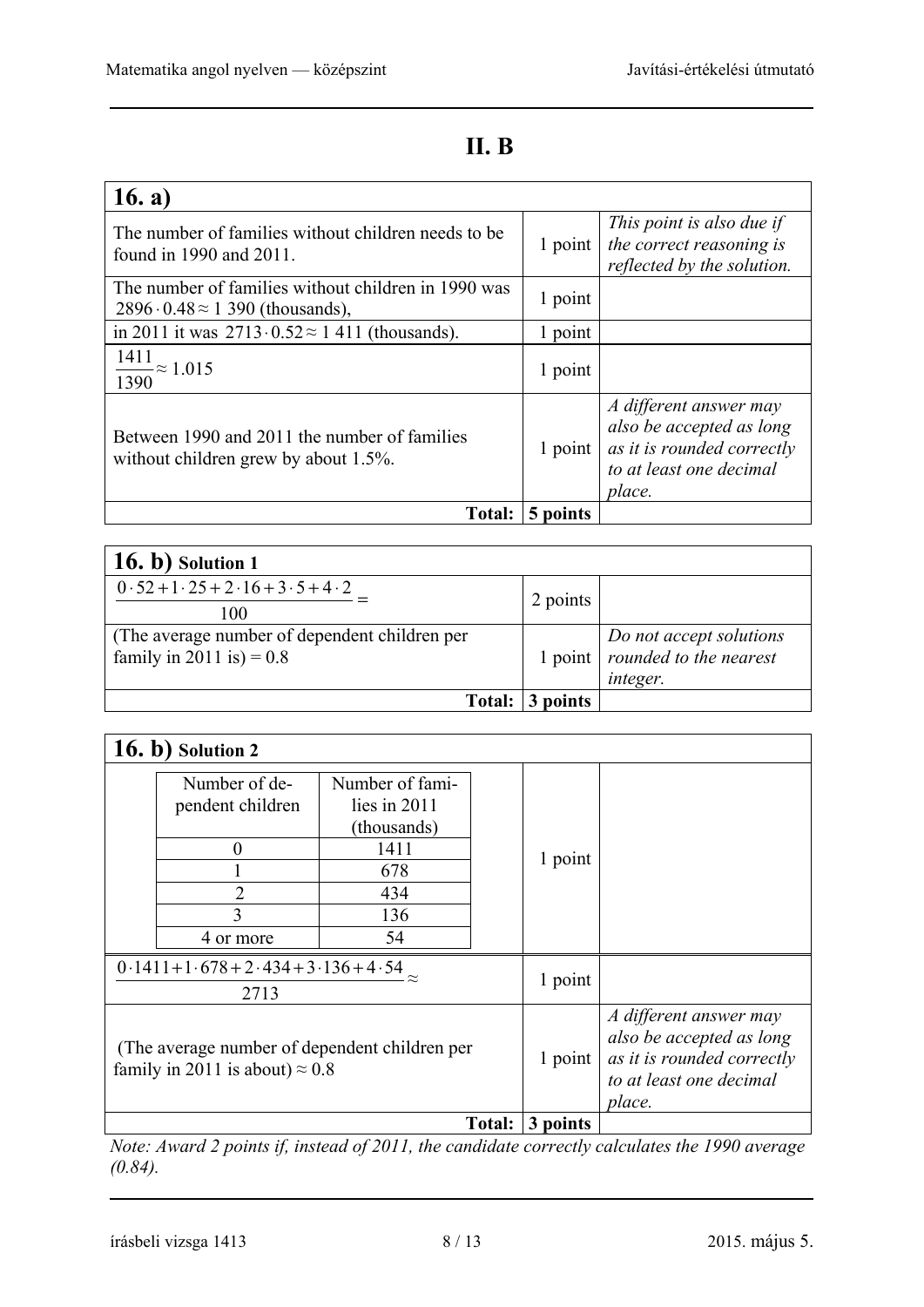| 16. c) Solution $1$                                                                                        |          |                                                                                                  |
|------------------------------------------------------------------------------------------------------------|----------|--------------------------------------------------------------------------------------------------|
| Some quantity decreasing by $0.7\%$ is equivalent to a<br>multiplication by 0.993.                         | 1 point  | These 2 points are also<br>due if the correct                                                    |
| Similarly, an increase by 6.3% is equivalent to a<br>multiplication by 1.063.                              | 1 point  | reasoning is reflected by<br>the solution.                                                       |
| Let x be the number of (thousand) households in<br>1990. In this case $x \cdot 0.993 \cdot 1.063 = 4106$ . | 1 point  |                                                                                                  |
| $x \approx 3890$ ,                                                                                         | 1 point  |                                                                                                  |
| so, in 1990, there were about 3 890 thousand<br>households in the country.                                 |          | Do not award this point if<br>1 point $ $ the solution is not rounded<br>or rounded incorrectly. |
| Total:                                                                                                     | 5 points |                                                                                                  |

| 16. c) Solution $2$                                                          |          |                                                                                              |
|------------------------------------------------------------------------------|----------|----------------------------------------------------------------------------------------------|
| The number of (thousand) households in 2001 is                               |          |                                                                                              |
| 4106<br>$\approx$                                                            | 1 point  |                                                                                              |
| 1.063                                                                        |          |                                                                                              |
| $\approx$ 3862.65.                                                           | point    |                                                                                              |
| 3862.65<br>In 1990 it is<br>0.993                                            | 1 point  |                                                                                              |
| $x \approx 3890$ ,                                                           | 1 point  |                                                                                              |
| so, in 1990, there were about 3 890 thousand house-<br>holds in the country. |          | Do not award this point if<br>1 point the solution is not rounded<br>or rounded incorrectly. |
| <b>Total:</b>                                                                | 5 points |                                                                                              |

| $(16. d)$ Solution 1                                            |               |          |  |
|-----------------------------------------------------------------|---------------|----------|--|
| The ratio of the areas of the discs is                          |               |          |  |
| $\lambda^2 = \frac{1317}{946}$ ( $\approx$ 1.39).               |               | 2 points |  |
| so $\lambda \approx 1.18$ .                                     |               | point    |  |
| The radius in question is $(4.5 \cdot \lambda \approx) 5.3$ cm. |               | point    |  |
|                                                                 | <b>Total:</b> | points   |  |

| 16. d) Solution 2                                                                                                  |         |  |
|--------------------------------------------------------------------------------------------------------------------|---------|--|
| The area of the circle used for the 1990 data is<br>$A_1 = 4.5^2 \pi \approx (63.62) \text{ (cm}^2).$              | 1 point |  |
| The area of the other circle is $A_2 = A_1 \cdot \frac{1317}{946}$ ( $\approx 88.57$ ) (cm <sup>2</sup> ). 1 point |         |  |
| The radius in question is = $\sqrt{\frac{A_2}{\pi}} \approx$                                                       | 1 point |  |
| $\approx$ 5.3 cm.                                                                                                  | 1 point |  |
| <b>Total:</b>                                                                                                      | points  |  |

*Note: A different answer may be accepted as long as it is reasonably and correctly rounded.*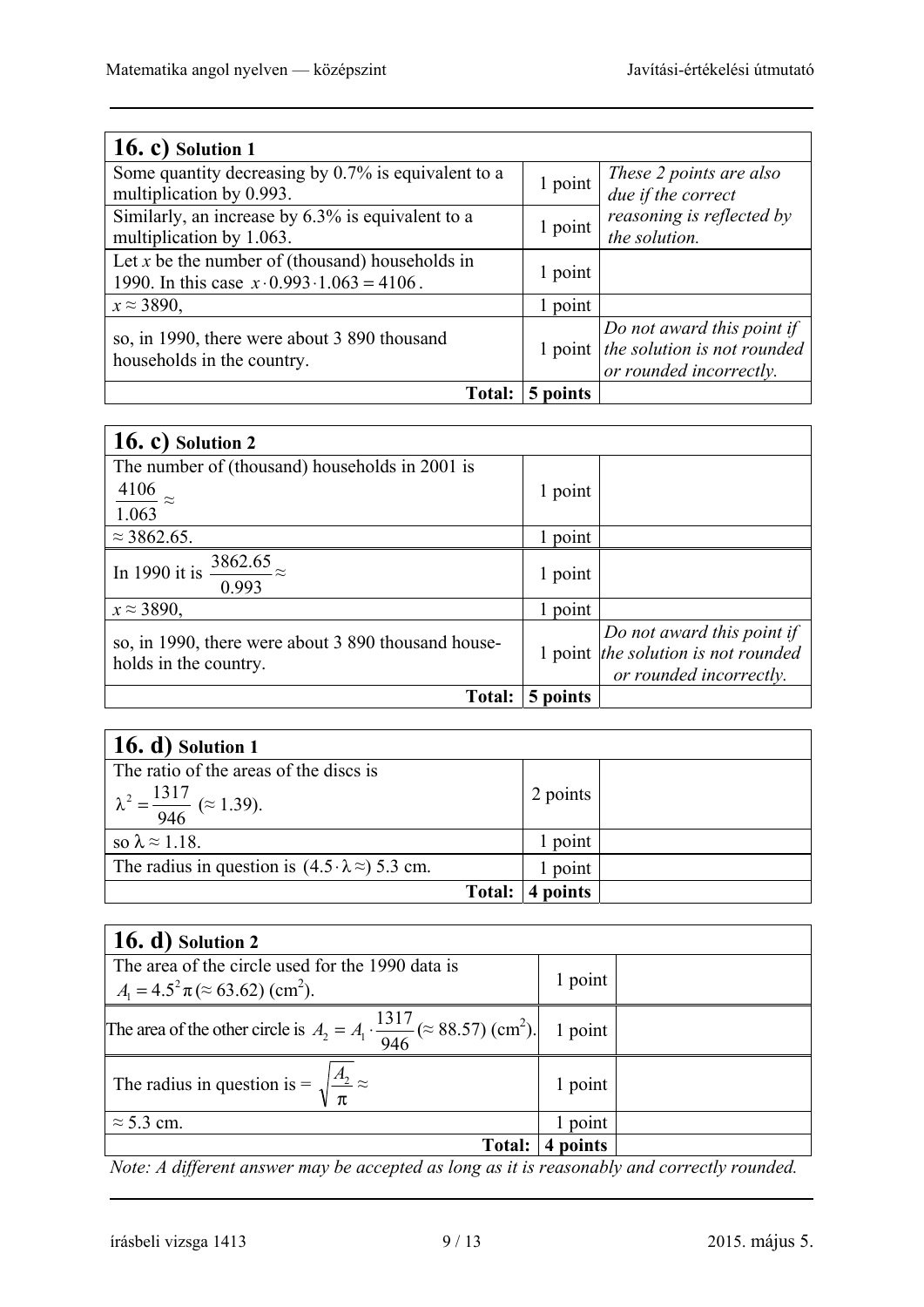| $(17. a)$ Solution 1                                     |          |  |
|----------------------------------------------------------|----------|--|
| (Let x be the length of the shorter route. In this case, |          |  |
| the length of the other route is $(x + 140)$ km.         |          |  |
| The equation based on the text is)                       | 2 points |  |
| $x + 140$<br>$\frac{x}{1}$                               |          |  |
| 71<br>106                                                |          |  |
| $106x = 71x + 9940$                                      | 1 point  |  |
| $x = 284$                                                | 1 point  |  |
| The shorter route is 284 km long.                        | 1 point  |  |
| Check based on the text.                                 | 1 point  |  |
| <b>Total:</b>                                            | 6 points |  |

| $(17. a)$ Solution 2                           |          |  |
|------------------------------------------------|----------|--|
| (Let $y$ be the duration of the trip in hours. |          |  |
| The equation based on the text is)             | 2 points |  |
| $71y + 140 = 106y$                             |          |  |
| $v = 4$                                        | point    |  |
| $71 \cdot 4 = 284$                             | 1 point  |  |
| The shorter route is 284 km long.              | point    |  |
| Check based on the text.                       | point    |  |
| <b>Total:</b>                                  | points   |  |

| 17. b)                                                          |          |                                                                                                |
|-----------------------------------------------------------------|----------|------------------------------------------------------------------------------------------------|
| The gas consumption of the car is $\frac{396}{100} \cdot 6.5 =$ | 1 point  |                                                                                                |
| $= 25.74$ litres.                                               | 1 point  | 25.7 or 26 litres is also<br>acceptable.                                                       |
| The cost of this is about 11 000 Ft.                            |          | Do not award this point if<br>1 point $the$ solution is not rounded<br>or rounded incorrectly. |
| <b>Total:</b>                                                   | 3 points |                                                                                                |

| $(17, c)$ Solution 1                                                                     |              |  |
|------------------------------------------------------------------------------------------|--------------|--|
| (Let $\nu$ be the average speed for the trip. The equation                               |              |  |
| based on the text is) $\frac{396}{ } = \frac{396}{ } + 1$ .<br>$v + 16$<br>$\mathcal{V}$ | 2 points $*$ |  |
| $396(v+16) = 396v + v(v+16)$                                                             | 2 points $*$ |  |
| $v^2 + 16v - 6336 = 0$                                                                   | 1 point      |  |
| $v_1 = -88$ , $v_2 = 72$                                                                 | 1 point      |  |
| (The solution in this context may not be negative, so)                                   |              |  |
| the average speed must have been 72 $\frac{\text{km}}{\text{h}}$ .                       | 1 point      |  |
| Check based on the text.                                                                 | point        |  |
| Total:                                                                                   | 8 points     |  |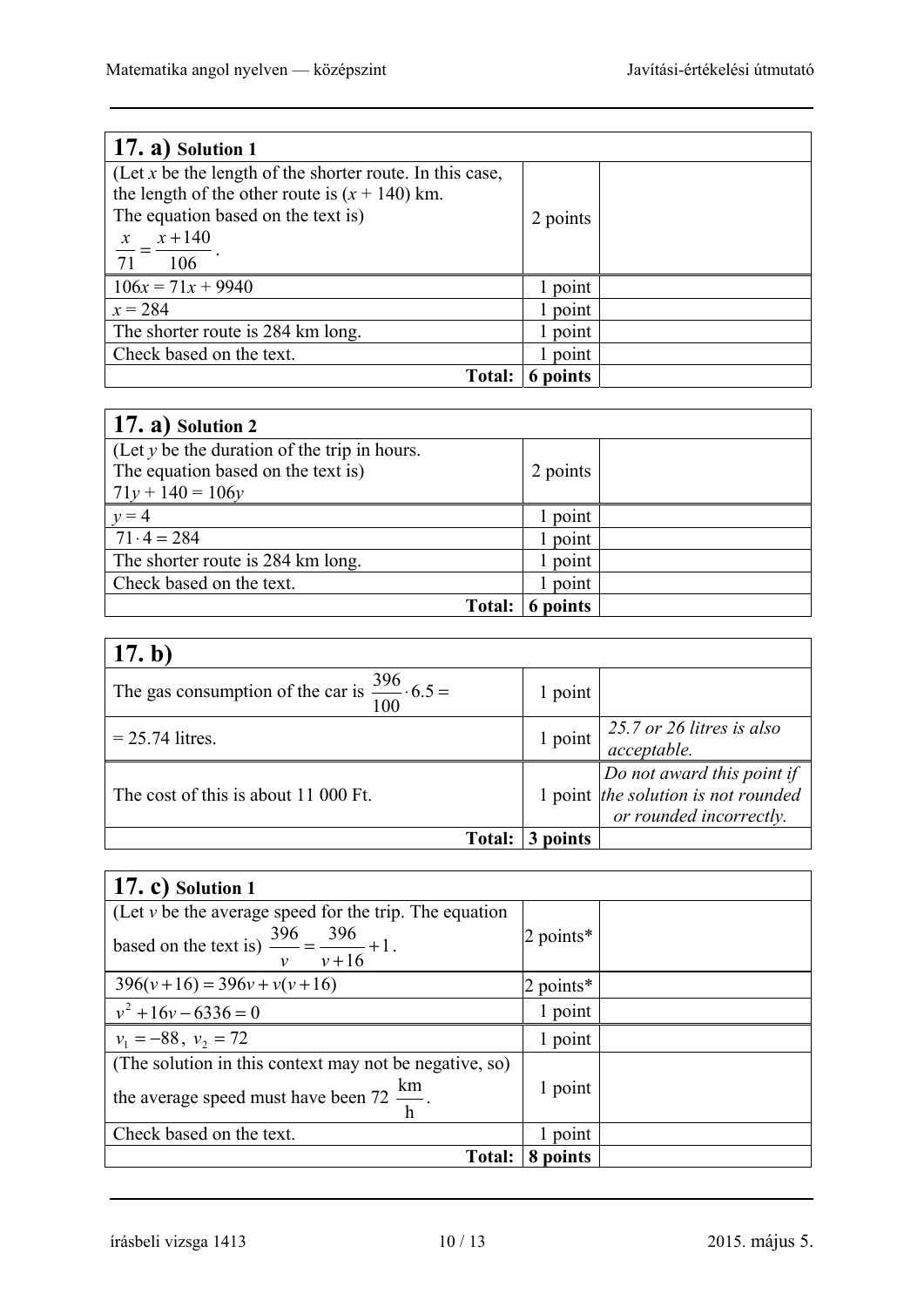| $(17, c)$ Solution 2                                                                                                 |              |                              |
|----------------------------------------------------------------------------------------------------------------------|--------------|------------------------------|
| (Let $t$ be the duration of the trip. The equation based<br>on the text is) $\frac{396}{t} + 16 = \frac{396}{t-1}$ . | $2$ points*  |                              |
| $\frac{396(t-1) + 16t(t-1)}{396t}$                                                                                   | 2 points $*$ |                              |
| $16t^2 - 16t - 396 = 0$                                                                                              |              | 1 point $4t^2 - 4t - 99 = 0$ |
| $t_1 = -4.5$ , $t_2 = 5.5$                                                                                           | 1 point      |                              |
| (The solution in this context may not be negative, so)                                                               |              |                              |
| the average speed must have been $\frac{396}{5.5} = 72 \frac{\text{km}}{\text{h}}$ .                                 | 1 point      |                              |
| Check based on the text.                                                                                             | 1 point      |                              |
| <b>Total:</b>                                                                                                        | 8 points     |                              |

*The 4 points marked by \* may also be given for the following reasoning:* 

| (Let $v$ be the average speed and $t$ be the duration of<br>the trip. The equation system based on the text is)<br>$v \cdot t = 396$<br>$(v+16)(t-1) = 396$ | 2 points |  |
|-------------------------------------------------------------------------------------------------------------------------------------------------------------|----------|--|
| Expand the second equation and substitute 396 for<br>$v \cdot t$ :<br>$16t - v - 16 = 0$ .                                                                  | 1 point  |  |
| Express any of the variables and substitute it into the<br>equation $v \cdot t = 396$ .                                                                     | 1 point  |  |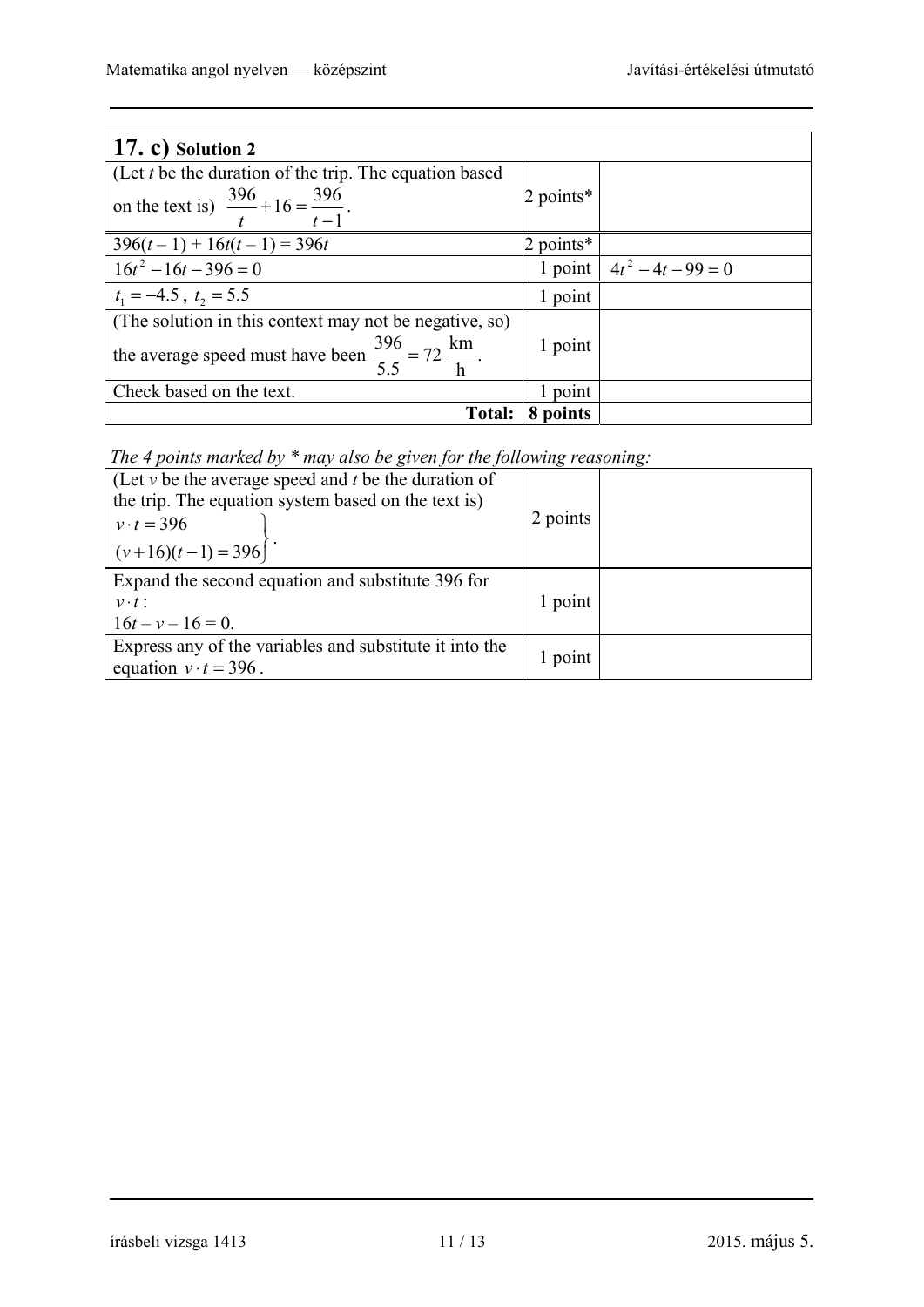٦

| $18. a)$ Solution 1                                  |          |  |
|------------------------------------------------------|----------|--|
| There are 5 codes containing one 2 and four 9-s.     | point    |  |
| There are 5 codes containing one 9 and four 2-s.     | l point  |  |
| There are 10 codes containing two 2-s and three 9-s. | point    |  |
| There are 10 codes containing two 9-s and three 2-s. | point    |  |
| The total number of appropriate codes is 30.         | point    |  |
| Total:                                               | 5 points |  |

| $18. a)$ Solution 2                                  |          |                            |
|------------------------------------------------------|----------|----------------------------|
| Count all possible 5-digit numbers containing only   |          | This point is also due if  |
| 2-s and 9-s and subtract the number of codes that do | 1 point  | the correct reasoning is   |
| not contain both 2 and 9.                            |          | reflected by the solution. |
| The number of codes containing only 2-s and 9-s is   | 1 point  |                            |
| $2^5 =$                                              |          |                            |
| $= 32.$                                              | point    |                            |
| There are 2 among these codes that do not contain    | 1 point  |                            |
| both 2-s and 9-s.                                    |          |                            |
| The total number of appropriate codes is 30.         | point    |                            |
| <b>Total:</b>                                        | 5 points |                            |

| 18. b)                                                                   |          |                                                                                     |
|--------------------------------------------------------------------------|----------|-------------------------------------------------------------------------------------|
| The possible digits in Béla's code are: 2, 3, 5, or 7.                   | point    |                                                                                     |
| As it is divisible by six, it must also be divisible by<br>both 2 and 3. | 1 point  | This point is also due if<br>the correct reasoning is<br>reflected by the solution. |
| Since it is divisible by 2, the last digit must be a 2.                  | point    |                                                                                     |
| It will only be divisible by 3 if the other two digits<br>are 3 and 7    | 1 point  |                                                                                     |
| in descending order.                                                     | 1 point  | This point is also due if<br>the correct reasoning is<br>reflected by the solution. |
| So the code is 732.                                                      | 1 point  |                                                                                     |
| Total:                                                                   | 6 points |                                                                                     |